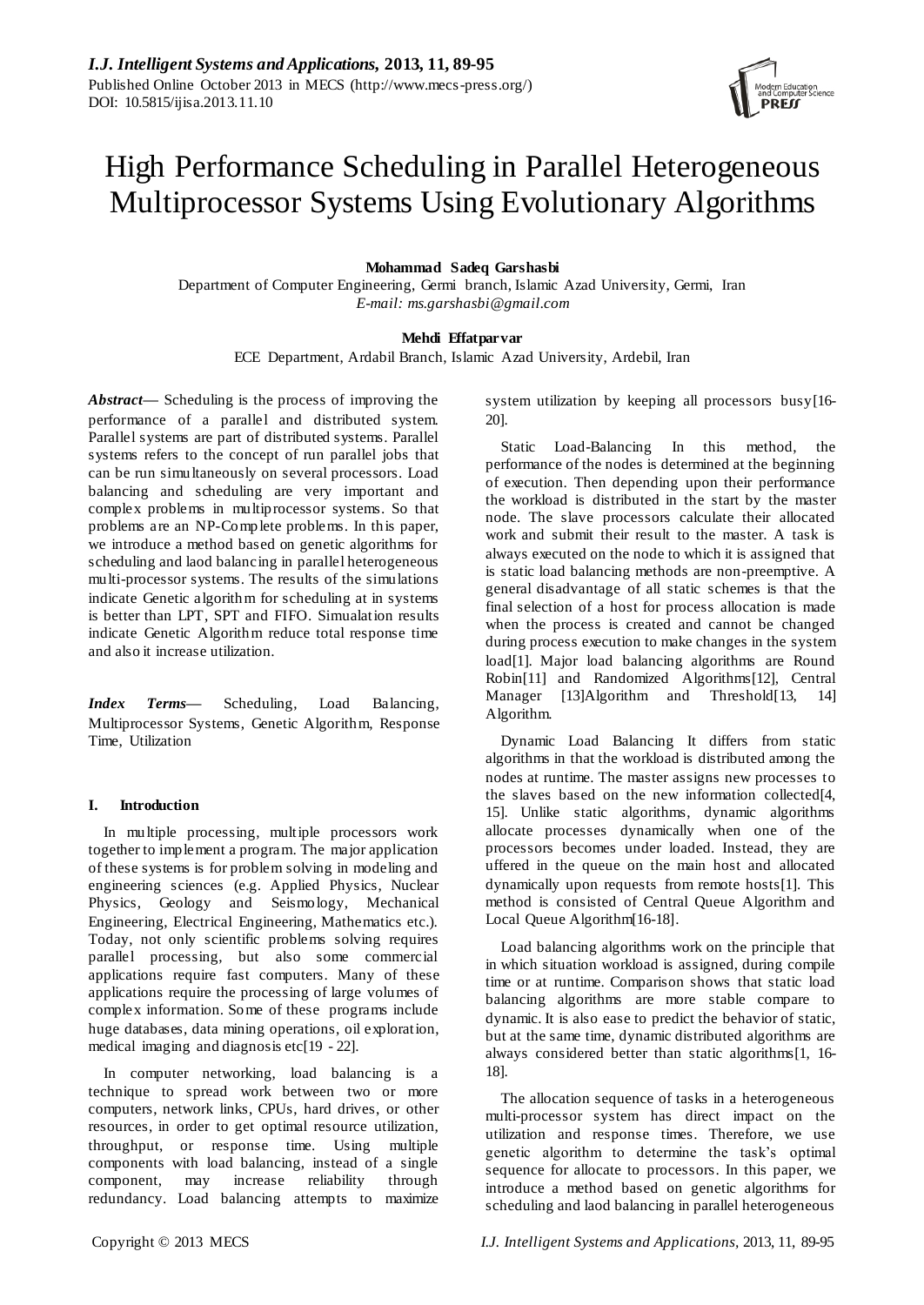multi-processor systems. A Genetic Algorithm (GA) approach is proposed to handle the problem of parallel system task scheduling. A GA starts with generation of an individual, which is encoded as strings known as chromosomes. A chromosome corresponds to a solution to the problem. A fitness function is used to evaluate the fitness of each individual. In general, GAs consist of selection, crossover and mutation operations based on some key parameters such as fitness function, crossover probability, and mutation probability.

Results of the simulations indicate Genetic Algorithm reduce total response time in comparison with LPT, SPT and FIFO. In addition, the system utilization increase when we using Genetic Algorithm for Scheduling in parallel heterogeneous multiprocessor systems.

This study is divided into the following sections: In section 2 an overview of the problem is given along with brief description of the solution methodology. Section 3 description an overview of Genetic Algorithm. The proposed method is described in Section 4. Results of the study are analyzed in Section 5. Finally, Section 6 presents the conclusions.

# **II. Problem Definition**

Parallel multi-processor systems can be homogeneous or heterogeneous: Heterogeneous means that the processors have different computing speeds and capacities. Homogeneous means that all processors have equal computing speeds and capacity [4,5,6,13].

Tasks can be independent or dependent. An independent task means that the tasks, for running, do not need to run other tasks and these tasks can be executed at any time without knowledge of the information of other tasks. On the other hand, a dependent task means that each task may require the information of other tasks for execution. For run a task should be executed other tasks.

The multiprocessor computing environment consists of a set of m heterogeneous processor:

$$
P = \{pi: i = 1, 2, 3...m\}
$$
 (1)



Fig. 1: A fully connected parallel processor[4]

They are fully connected with each other via identical links. Figure 1 shows a fully connected eight parallel system with identical link[4,11].

*P* indicates the numbers of heterogeneous processors that can be to *m* of exist heterogeneous processors.<br>Processors are heterogeneous, therefore in Processors are heterogeneous, therefore in heterogeneous environments, every processor works in different speeds and processing capabilities. Assume processor p1 is faster than p2, p3 and so on. Likewise, processor p2 is faster than p3, p4 and so on. (i.e., the order of speed and processing capabilities can be expressed as  $p1>p2$   $p3$   $>$   $p4$   $>$   $p5$   $>$   $p6$   $>$   $p7$   $p8$ ) [4, 10].

According to the above description, table 1 shows an example of this problem. For example there are five tasks and two heterogeneous processors, Because processors are heterogeneous, each task has different run times on different processor.

Table 1: Shows a task execution matrix on different processors

| Tasks        | <b>Tasks1</b> | Tasks2 | Tasks3 | Tasks4 | Tasks5 |
|--------------|---------------|--------|--------|--------|--------|
| P1(Run Time) |               |        |        |        |        |
| P2(Run Time) |               |        |        |        |        |

According to the example, assume tasks T1, T2, T3, T4, T5 be scheduled, respectively. Hence, scheduling is according to Figure 2. T1 first enter to processor 1. According to table 1, T1 run time in processor 1 is equal to 4. Then, T2 enter to processor 2. According to table 1, T2 run time in processor 2 is equal to 2, and on.

| T1             |  | T <sub>4</sub> | T5 |    |  |  |
|----------------|--|----------------|----|----|--|--|
|                |  |                | 6  | 10 |  |  |
| T <sub>2</sub> |  | T <sub>3</sub> |    |    |  |  |
| n              |  |                |    |    |  |  |
| Fig. 2:        |  |                |    |    |  |  |

Assume tasks T3, T5, T4, T2, T1 be scheduled, respectively. Hence, scheduling is according to Figure 3. T3 first enter to processor 1. According to table 1, T1 run time in processor 1 is equal to 3. Then, T5 enter to processor 2. According to table 1, T5 run time in processor 2 is equal to 4, and on.



The second scheduling is optimized, compared to the first scheduling the reason is that the response time in figure 3 is 9 and response time in figure 2 is 10, on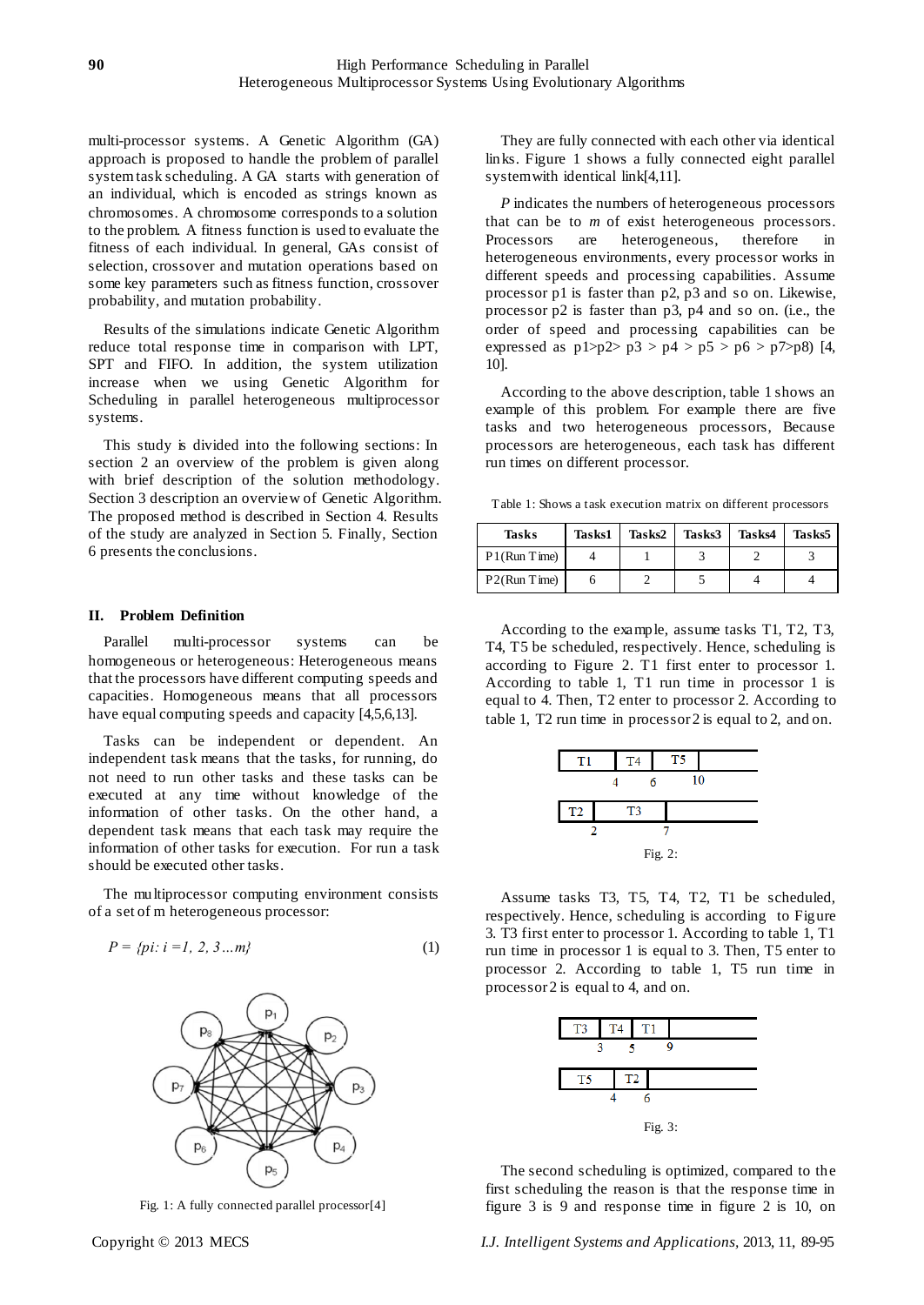other hand, load balancing in both is same. So second scheduling order is optimal.

How to respectively Entry (scheduling) of tasks to processors that maximum utilization and also minimizes the total execution time in this sytems is NP-Complete problem.

Therefore, in this paper, we use GA for load balancing and minimizing total execution time in parallel multi-processor systems. There we assume Static Load-Balancing in this systems.

# **III. Genetic Algorithms**

In the computer science field of artificial intelligence, a genetic algorithm (GA) is a search heuristic that mimics the process of natural evolution. This heuristic is routinely used to generate us eful solutions to optimization and search problems. Genetic algorithms belong to the larger class of evolutionary algorithms (EA), which generate solutions to optimization problems using techniques inspired by natural evolution, such as inheritance, mutation, selection, and crossover[14].

In a genetic algorithm, a population of strings (called chromosomes or the genotype of the genome), which encode candidate solutions (called individuals, creatures, or phenotypes) to an optimization problem, evolves toward better solutions. Traditionally, solutions are represented in binary as strings of 0s and 1s, but other encodings are also possible. The evolution usually starts from a population of randomly generated individuals and happens in generations. In each generation, the fitness of every individual in the population is evaluated, multiple individuals are stochastically selected from the current population (based on their fitness), and modified (recombined and possibly randomly mutated) to form a new population. The new population is then used in the next iteration of the algorithm. Commonly, the algorithm terminates when either a maximum number of generations has been produced, or a satisfactory fitness level has been reached for the population. If the algorithm has terminated due to a maximum number of generations, a satisfactory solution may or may not have been reached.

Genetic algorithms find application in bioinformatics, phylogenetics, computational science, engineering, economics, chemistry, manufacturing, mathematics, physics and other fields.

The fitness function is defined over the genetic representation and measures the quality of the represented solution. The fitness function is always problem dependent. For instance, in the knapsack problem one wants to maximize the total value of objects that can be put in a knapsack of some fixed capacity. A representation of a solution might be an array of bits, where each bit represents a different object, and the value of the bit (0 or 1) represents

whether or not the object is in the knapsack. Not every such representation is valid, as the size of objects may exceed the capacity of the knapsack. The fitness of the solution is the sum of values of all objects in the knapsack if the representation is valid, or 0 otherwise. In some problems, it is hard or even impossible to define the fitness expression; in these cases, interactive genetic algorithms are used.

Once the genetic representation and the fitness function are defined, a GA proceeds to initialize a population of solutions (usually randomly) and then to improve it through repetitive application of the mutation, crossover, inversion and selection operators.

In genetic algorithms, crossover is a genetic operator used to vary the programming of a chromosome or chromosomes from one generation to the next. It is analogous to reproduction and biological crossover, upon which genetic algorithms are based. Cross over is a process of taking more than one parent solutions and producing a child solution from them. There are methods for selection of the chromosomes.

In genetic algorithms, mutation is a genetic operator used to maintain genetic diversity from one generation of a population of algorithm chromosomes to the next. It is analogous to biological mutation. Mutation alters one or more gene values in a chromosome from its initial state. In mutation, the solution may change entirely from the previous solution. Hence GA can come to better solution by using mutation. Mutation occurs during evolution according to a user-definable mutation probability. This probability should be set low. If it is set too high, the search will turn into a primitive random search[14]. GA using operator selection, combination and mutation provide the optimal solution that is not possible with other methods. Figure 4 shown genetic algorithm chart.



Fig. 4: Genetic Algorithm chart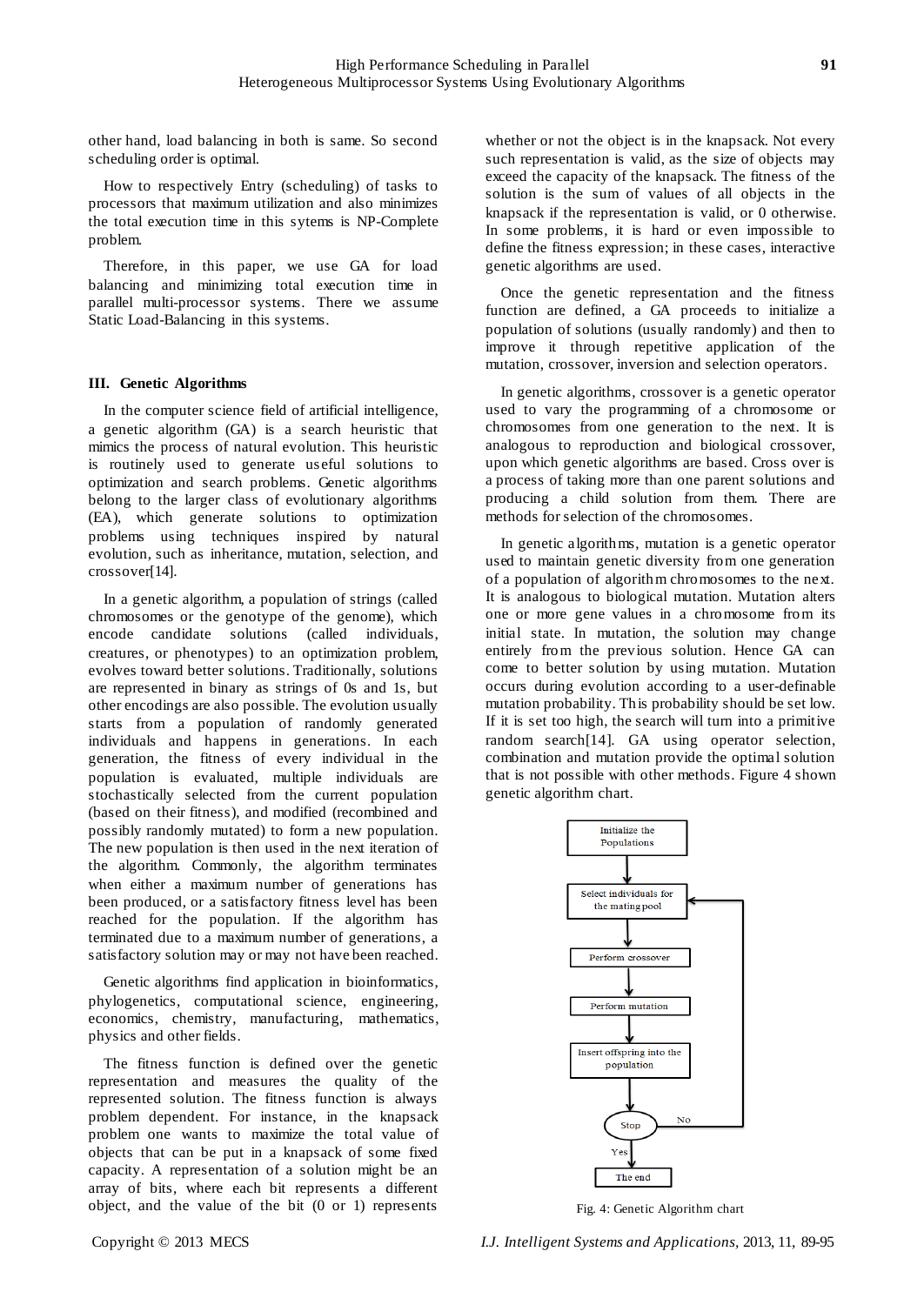# **IV. Scheduling and Load Balancing using Genetic Algorithms in Parallel Multi-Processor Systems**

# **4.1 Encoding**

The purpose of this study is to find a sequence of tasks for load balancing and minimizing total execution time in parallel multi-processor systems. Thus, each chromosome is sequence variety of tasks. Each task is considered as a gene. Therefore, the best way to encode chromosomes is permutations encoding. To explain how chromosomes are encoded, consider that there are 8 tasks, Ti represents the tasks. figure 5 shows two encoded chromosomes.

Fig. 5: two of chromosome encoded

# **4.2 Generate the Initial Population**

To start, GA should generate an initial random population for entry into the first generation. For this, a random generator function of chromosomes must be employed[4]. In order to create an initial population, we need Information on the number of processors, number of tasks and the size of the population. Random chromosomes generate the initial population.

#### **4.3 Fitness Function**

The important part of GA is the fitness function. The fitness function is defined over the genetic representation, and measures quality of the chromosomes. The fitness function is always dependent on the problem. In this paper, the fitness function separates evaluation into two parts: load balancing(system utilization) and total response time.

The fitness function is calculated according to the (2) equation:

$$
F = \sum_{i=1}^{N} (TFT - Pi)
$$

*TFT* is total response time obtained from the chromosome. *Pi* is Processor *i* and *N* is complete number of processors. Lesser value of the above equation corresponds to a better fitness value for the chromosome.

#### **4.4 Selection Operator**

The design of the fitness function is the basic of selection operation, so how to design the fitness function will directly affect the performance of genetic algorithm. GAs uses selection operator to select the superior and eliminate the inferior. The individual are

selected according to their fitness value. Once fitness values have been evaluated for all chromosomes, we can select good chromosomes through rotating roulette wheel strategy. This operator generate next generationby selecting best chromosomes from parents and offspring[4].

# **4.5 Crossover Operator**

Crossover operator randomly selects two parent chromosomes (chromosomes with higher values have more chance to be selected) and randomly chooses their crossover points, and mates them to produce two child (offspring) chromosomes[4]. We consider one point crossover in here, In one point crossover, the segments to the right of the crossover points are exchanged to form two offspring as shown in figure 6.

| parent   |  |  |   |  |
|----------|--|--|---|--|
| parent 2 |  |  |   |  |
| Child    |  |  | ۰ |  |

Fig. 6: One point crossover

# **4.6 Mutation Operator**

A mutation operation works by randomly selecting two tasks and swapping them. Firstly, it randomly selects a processor, and then randomly selects a task on that processor[4]. This task is the first task of the pair to be swapped. Secondly, it randomly selects a second processor (it may be the same as the first), and randomly selects a task. If the two selected tasks are the same task the search continues on. If the two tasks are different then they are swapped over (provided that the precedence relations must satisfy). figure 7.

| - - |  |  |  |  |
|-----|--|--|--|--|

Fig. 7: Mutation operator

#### **V. Evaluation and Simulation Results**

In this section, we present and discuss the experimental results of the proposed scheme. All simulations were performed using MATLAB software. We evaluated the performance of our proposed scheme in comparison with LPT (Largest Processing Time), SPT (Shortest Processing Time), and FIFO algorithms in a Parallel multi-processor system.

The parameters of the considered GA are as table 2:

Table 2:

| Number of generations                                | -40 |
|------------------------------------------------------|-----|
| Crossover probability                                | 50% |
| Mutation probability                                 | 20% |
| Chromosomes that enter the next generation unchanged | 30% |
| Number of GA iterations                              | 200 |

Copyright © 2013 MECS *I.J. Intelligent Systems and Applications,* 2013, 11, 89-95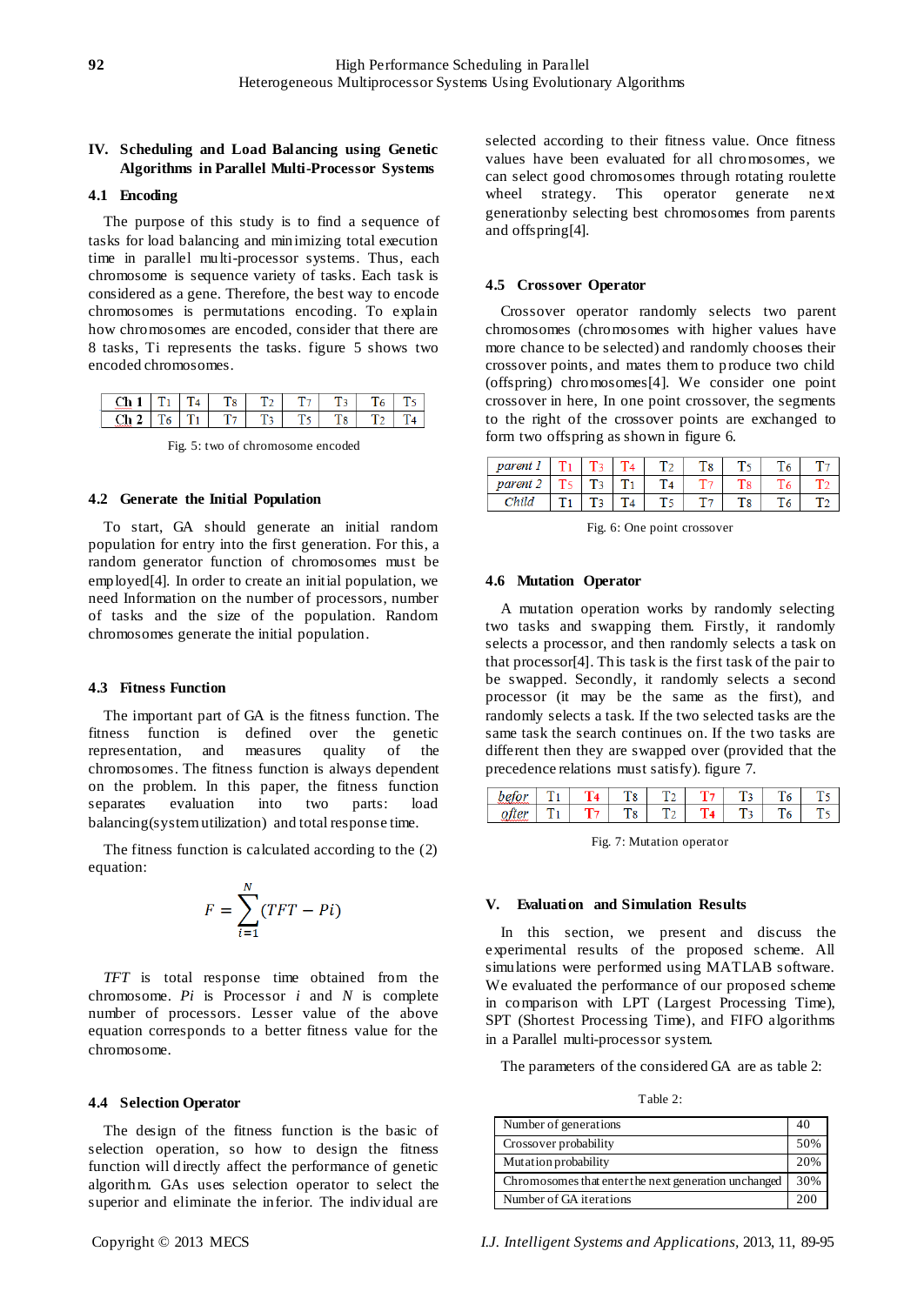We abtained results from applying Genetic algorithm compare with abtained results from applying LPT, SPT and FIFO algorithms. Our experiments are in two part:

- When the number of tasks is 50
- When the number of tasks is 500

When the number of tasks are 50, figure 8 and figure 12 shows total response time by applying LPT, SPT, FIFO and Genetic Algorithm for tasks scheduling on parallel multi-processor systems. abtained results in figure 8 and 12 shown GA have total response time less than LPT, SPT and FIFO. Also figure 9 and figure 14 shown system utilization in GA is better than LPT, SPT and FIFO when number of tasks are 50. This is mean the GA's system utilization is better, also it has minimum response time. So when number of tasks are 50 the total response time and system utilization for GA is better at comaper with LPT, SPT and FIFO.



Fig. 8: Total Response Time (Tasks = 50)



Fig. 9: System Utilization (Tasks = 50)

The vertical axis represents the total response time and the horizontal axis represents the number of

processors.

When the number of tasks are 500, figure 10 and figure 13 shows total response time by applying LPT, SPT, FIFO and Genetic Algorithm for tasks scheduling on parallel multi-processor systems.

Genetic Algorithm in addition to reducing the total response time, provides good utilization compared to the LPT, SPT and FIFO.

Abtained results in figure 10 and figure 13 shown GA have total response time less than LPT, SPT and FIFO when the number of tasks are 500. Also figure 11 and figure 15 shown system utilization when number of tasks are 500. GA's system utilization is better, also it has minimum response time compare with LPT, SPT and FIFO. So when number of tasks are 500 the total response time and system utilization for GA is better than LPT, SPT and FIFO.



Fig. 10: Total Response Time (Tasks = 500)



Fig. 11: System Utilization (Tasks = 500)

Genetic Algorithm in addition to reducing the total response time, provides good utilization compared to the LPT, SPT and FIFO in both state.

Copyright © 2013 MECS *I.J. Intelligent Systems and Applications,* 2013, 11, 89-95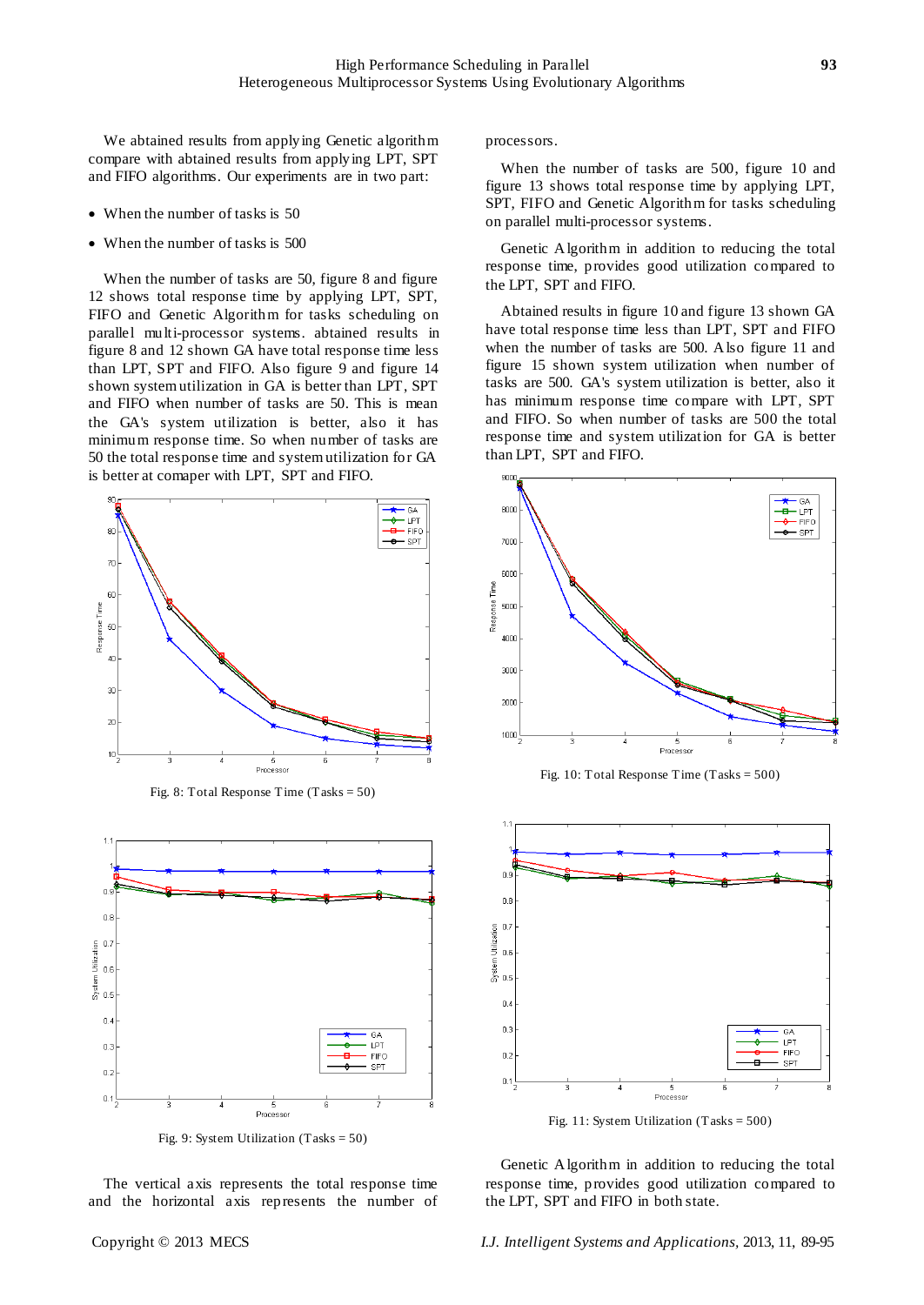Obtained results in large and small scales indicate that Genetic Algorithm for scheduling and laod balancing can provide similar results in different scales, and proves therobustness of the Genetic algorithm in different scales.



Fig. 12: Total Response Time  $(Tasks = 50)$ 



Fig. 13: Total Response Time (Tasks = 500)







Fig. 15: System Utilization (Tasks = 500)

# **VI. Conclusion**

In this study, we proposed the Genetic Algorithm (GA) for tasks scheduling and load balancing in heterogeneous parallel multiprocessor systems that reduce total response time and increase system utilization. The proposed method found a better solution for assigning tasks to the heterogeneous parallel multiprocessor system. The method proposed in this article was compared with LPT, SPT and FIFO algorithms. The results of simulations indicate that our method is better at compared with the other method. In addition, the obtained results are based on a limited number of reproduction and genetic simple operators. Certainly, gain the better results using of efficiently operators.

# **References**

- [1] G. O. Young, "Synthetic structure of industrial plastics (Book style with paper title and editor)," in *Plastics*, 2nd ed. vol. 3, J. Peters, Ed. New York: McGraw-Hill, 1964, pp. 15–64.
- [2] W.-K. Chen, *Linear Networks and Systems* (Book style)*.* Belmont, CA: Wadsworth, 1993, pp. 123– 135.
- [3] H. Poor, *An Introduction to Signal Detection and Estimation*. New York: Springer-Verlag, 1985, ch.4.
- [4] B. Smith, "An approach to graphs of linear forms (Unpublished work style)," unpublished.
- [5] E. H. Miller, "A note on reflector arrays (Periodical style—Accepted for publication)," *IEEE Trans. Antennas Propagat.*, to be published.
- [6] J. Wang, "Fundamentals of erbium-doped fiber amplifiers arrays (Periodical style—Submitted for